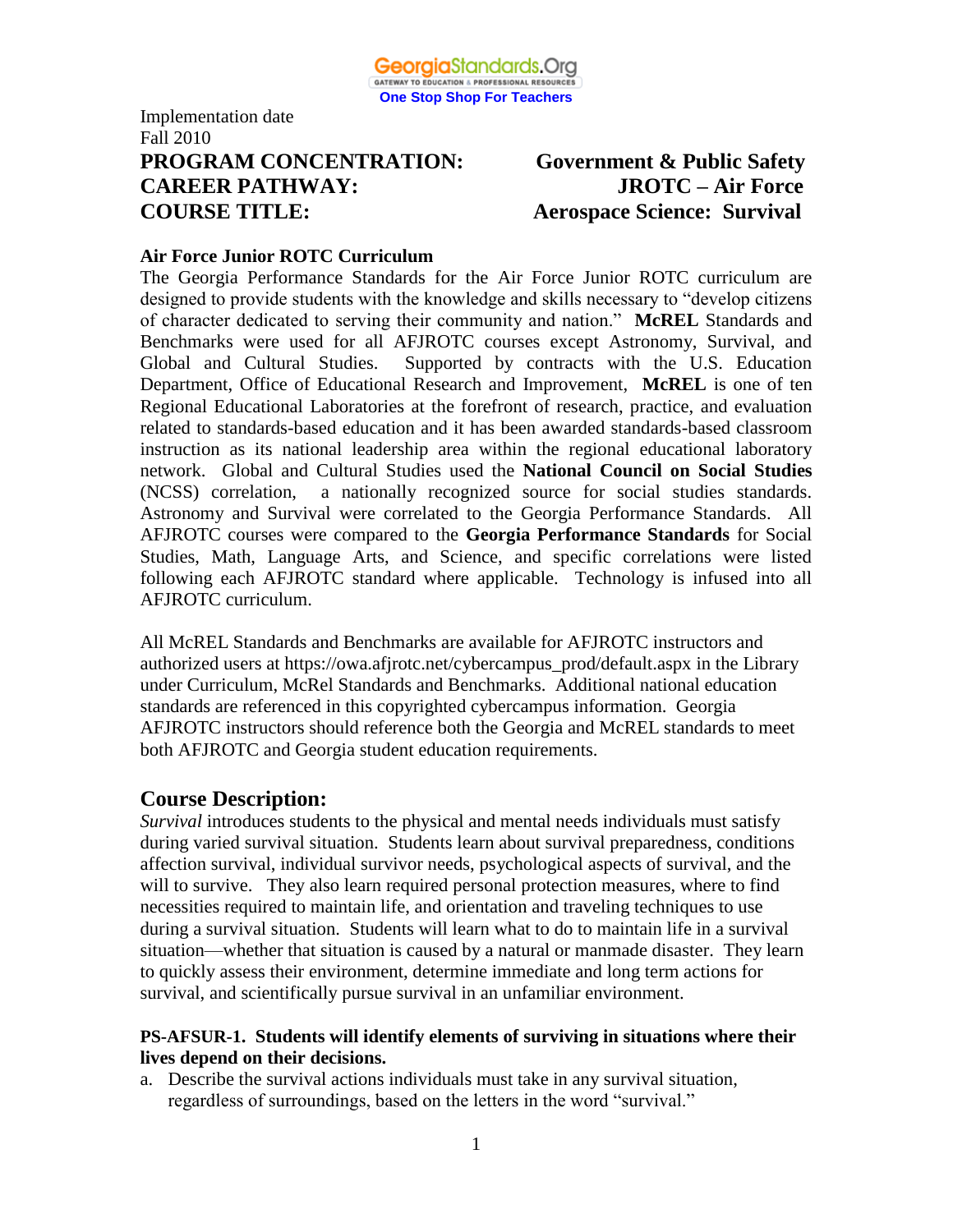- b. Identify all the conditions that affect survival including environmental elements, personal status, and available survival equipment.
- c. Describe the fundamental human needs during a survival mission that must be met for survivors to maintain life and return.
- d. List and describe the psychological aspects of survival.
- e. List seven ways a survivor can prepare to rule over natural reactions and stresses common to survival.
- f. Explain the importance of having the will to survive in hopeless situations.

#### *Academic Standard(s):*

*.* 

*SCSh3. Students will identify and investigate problems scientifically.* 

*SCSh8. Students will understand important features of the process of scientific inquiry.* 

*SES1 Students will investigate the composition and formation of Earth systems, including the Earth's relationship to the solar system.*

- *SES5. Students will investigate the interaction of insolation and Earth systems to produce weather and climate.*
- *SES6 Students will explain how life on Earth responds to and shapes Earth systems.*
- *SEV4 Students will understand and describe availability, allocation and conservation of energy and other resources.*
- *SP3. Students will evaluate the forms and transformations of energy.*

### **PS-AFSUR-2**. **Students will know basic personal protection procedures, treatments, and prevention measures when faced with survival situations.**

- a. List some of the most frequent injuries during a survival situation and demonstrate the performance of first aid procedures meeting and/or exceeding all standards of the American Red Cross (ARC) and/or American Heart Association's (AHA).for treatment of those injuries.
- b. Describe the procedures for and importance of personal hygiene in a survival situation.
- c. Identify and demonstrate how to use plants for medicine.
- d. Identify the proper body temperature and diagram the internal and external influences that determine that temperature.
- e. Analyze why clothing is an important asset to survivors and demonstrate proper wear and care of clothing in a survival situation.
- f. Explain how the environment influences shelter sites, identify factors to consider before constructing the shelter, and demonstrate the four steps required to build a shelter.

#### *Academic Standard(s):*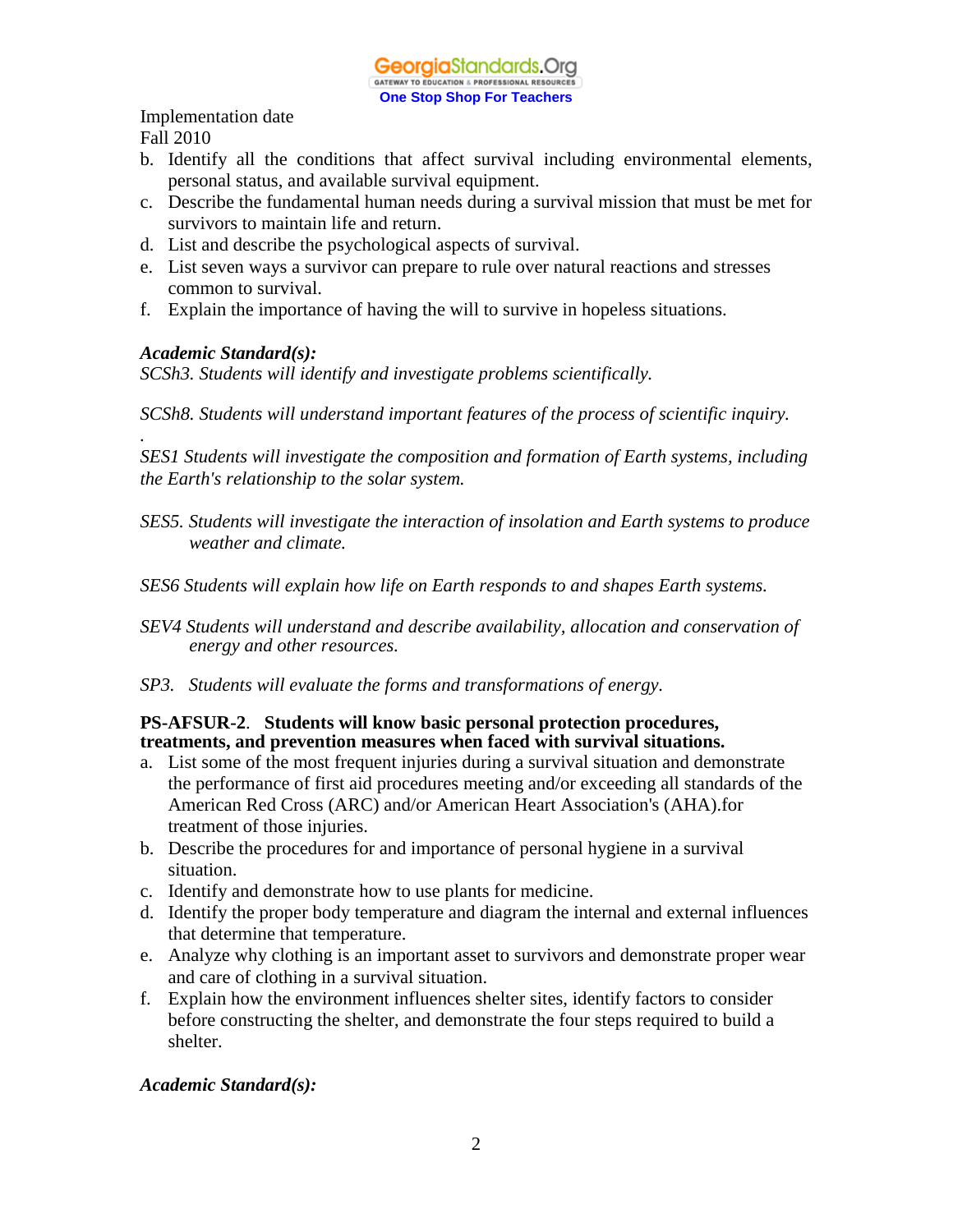

Implementation date Fall 2010 *SES5. Students will investigate the interaction of insolation and Earth systems to produce weather and climate.*

### **PS-AFSUR-3. Students will identify the five crucial elements needed to maintain life in a survival situation.**

- a. Illustrate some useful firecraft methods for varied survival situations.
- b. Show how to prepare, care for, and use a survival kit in a survival situation and how to improvise when the needed equipment is not available.
- c. Describe why a survivor must meet his nutritional needs and how the survivor can locate, identify, and obtain food in a survival situation.
- d. Identify the types of plants that can be eaten in a survival situation.
- e. Demonstrate how to locate, procure, purify, and store water to meet a survivor's daily needs.

#### *Academic Standard(s):*

*SCSh3. Students will identify and investigate problems scientifically.* 

*SES6 Students will explain how life on Earth responds to and shapes Earth systems*

#### **PS-AFSUR-4. Students will demonstrate basic area orientation and traveling principles.**

- a. Demonstrate knowledge and appropriate use of varied maps.
- b. Use the Sun and the stars to determine direction and travel.
- c. Identify factors that must be considered to determine if land travel is or is not a necessity in a survival situation.
- d. Demonstrate varied signaling techniques and identify when and where these signaling techniques would be most effective.
- e. Identify various recovery principles and demonstration the survivor's actions which would be taken in each scenario.

### *Academic Standard(s):*

*SSWG1 The student will explain the physical aspects of geography.*

*MA1G1. Students will investigate properties of geometric figures in the coordinate plane.*

*MA3A10. Students will understand and use vectors.*

- *SCSh3. Students will identify and investigate problems scientifically.*
- *SCSh4. Students use tools and instruments for observing, measuring, and manipulating scientific equipment and materials.*
- *SCSh5. Students will demonstrate the computation and estimation skills necessary for analyzing data and developing reasonable scientific explanations*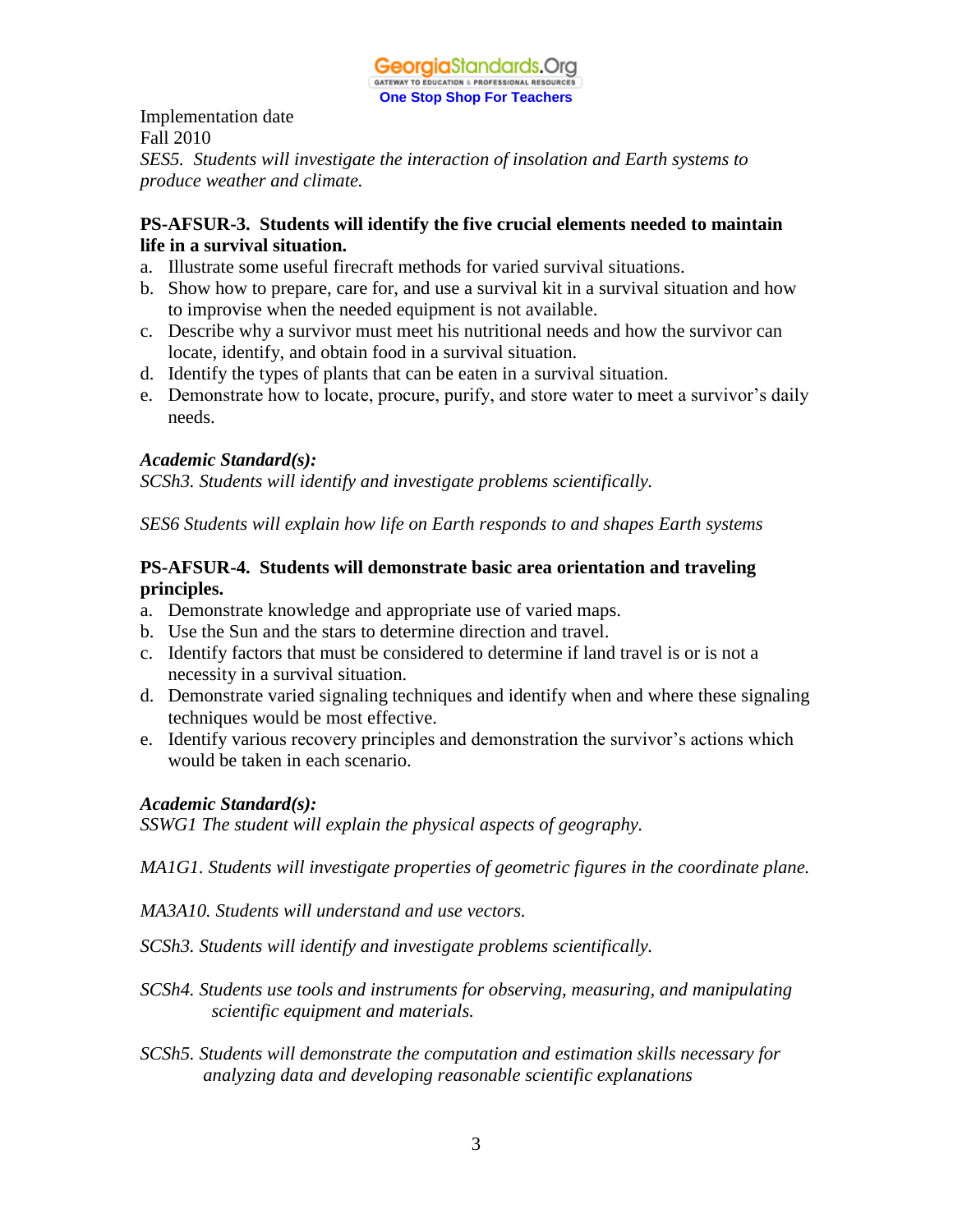

## **Reading Across the Curriculum**

After the elementary years, students are seriously engaged in reading for learning. This process sweeps across all disciplinary domains, extending even to the area of personal learning. Students encounter a variety of informational as well as fictional texts, and they experience text in all genres and modes of discourse. In the study of various disciplines of learning (language arts, mathematics, science, social studies), students must learn through reading the communities of discourse of each of those disciplines. Each subject has its own specific vocabulary; and for students to excel in all subjects, they must learn the specific vocabulary of those subject areas in context. Beginning in the middle grades, students start to self-select reading materials based on personal interests established through classroom learning. Students become curious about science, mathematics, history, and literature as they form contexts for those subjects related to their personal and classroom experiences. As students explore academic areas through reading, they develop favorite subjects and become confident in their verbal discourse about those subjects.

Reading across curriculum content develops both academic and personal interests in students. As students read, they develop both content and contextual vocabulary. They also build good habits for reading, researching, and learning. The Reading Across the Curriculum standard focuses on the academic and personal skills students acquire as they read in all areas of learning.

Students will enhance reading in all curriculum areas by:

- a. Reading in all curriculum areas
	- Read a minimum of 25 grade-level appropriate books per year from a variety of subject disciplines and participate in discussions related to curricular learning in all areas.
	- Read both informational and fictional texts in a variety of genres and modes of discourse.
	- Read technical texts related to various subject areas.
- b. Discussing books
	- Discuss messages and themes from books in all subject areas.
	- Respond to a variety of texts in multiple modes of discourse.
	- Relate messages and themes from one subject area to messages and themes in another area.
	- Evaluate the merit of texts in every subject discipline.
	- Examine author's purpose in writing.
	- Recognize the features of disciplinary texts.
- c. Building vocabulary knowledge
	- Demonstrate an understanding of contextual vocabulary in various subjects.
	- Use content vocabulary in writing and speaking.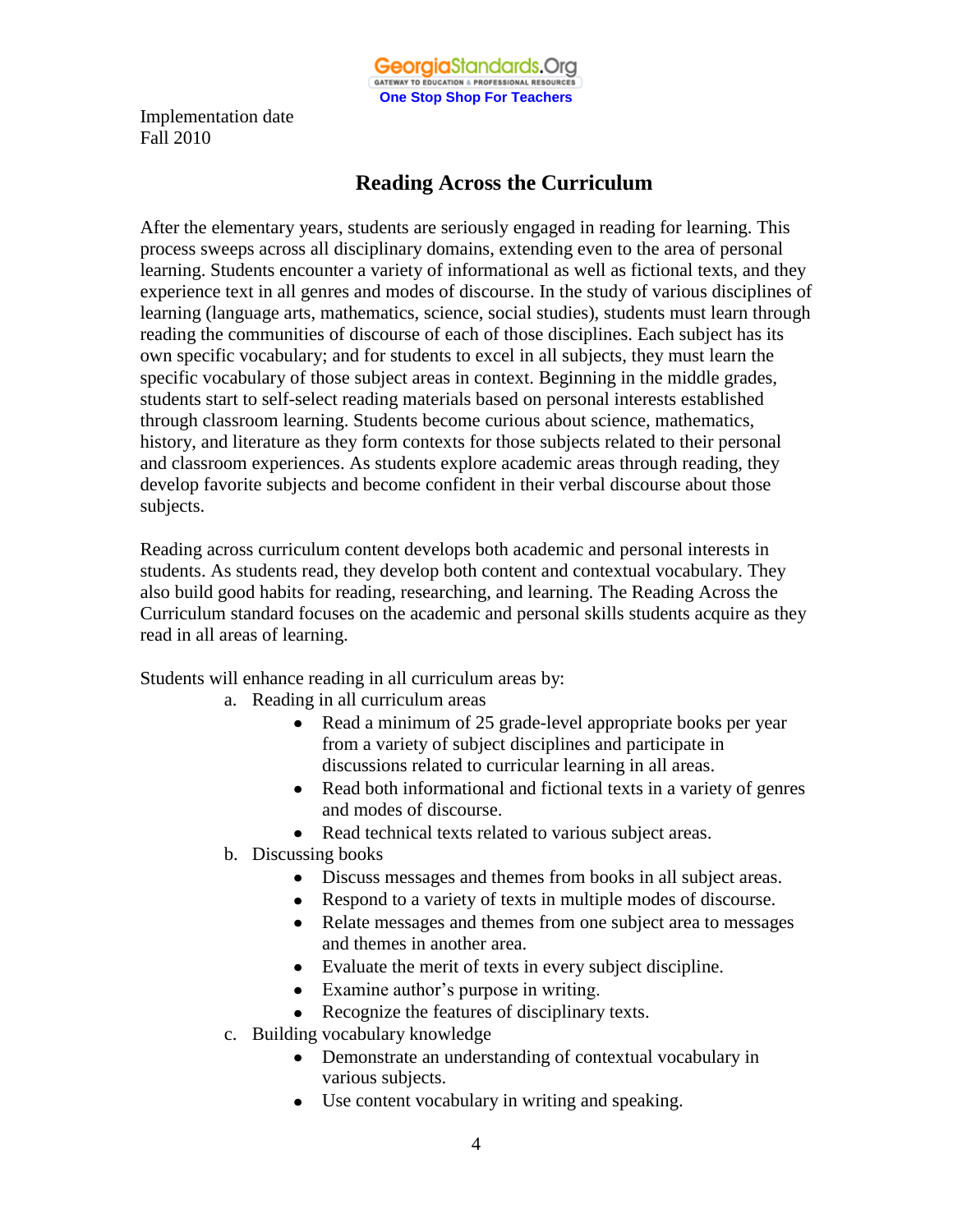GeorgiaStandards.Org GATEWAY TO EDUCATION & PROFESSIONAL RESOURCE **One Stop Shop For Teachers**

Implementation date Fall 2010

- Explore understanding of new words found in subject area texts.
- d. Establishing context
	- Explore life experiences related to subject area content.
	- Discuss in both writing and speaking how certain words are subject area related.
	- Determine strategies for finding content and contextual meaning for unknown words.

### **CTAE Foundation Skills**

The Foundation Skills for Career, Technical and Agricultural Education (CTAE) are critical competencies that students pursuing any career pathway should exhibit to be successful. As core standards for all career pathways in all program concentrations, these skills link career, technical and agricultural education to the state's academic performance standards.

The CTAE Foundation Skills are aligned to the foundation of the U. S. Department of Education's 16 Career Clusters. Endorsed by the National Career Technical Education Foundation (NCTEF) and the National Association of State Directors of Career Technical Education Consortium (NASDCTEC), the foundation skills were developed from an analysis of all pathways in the sixteen occupational areas. These standards were identified and validated by a national advisory group of employers, secondary and postsecondary educators, labor Associations, and other stakeholders. The Knowledge and Skills provide learners a broad foundation for managing lifelong learning and career transitions in a rapidly changing economy.

**CTAE-FS-1 Technical Skills:** Learners achieve technical content skills necessary to pursue the full range of careers for all pathways in the program concentration.

**CTAE-FS-2 Academic Foundations:** Learners achieve state academic standards at or above grade level.

**CTAE-FS-3 Communications:** Learners use various communication skills in expressing and interpreting information.

**CTAE-FS-4 Problem Solving and Critical Thinking:** Learners define and solve problems, and use problem-solving and improvement methods and tools.

**CTAE-FS-5 Information Technology Applications:** Learners use multiple information technology devices to access, organize, process, transmit, and communicate information.

**CTAE-FS-6 Systems:** Learners understand a variety of organizational structures and functions.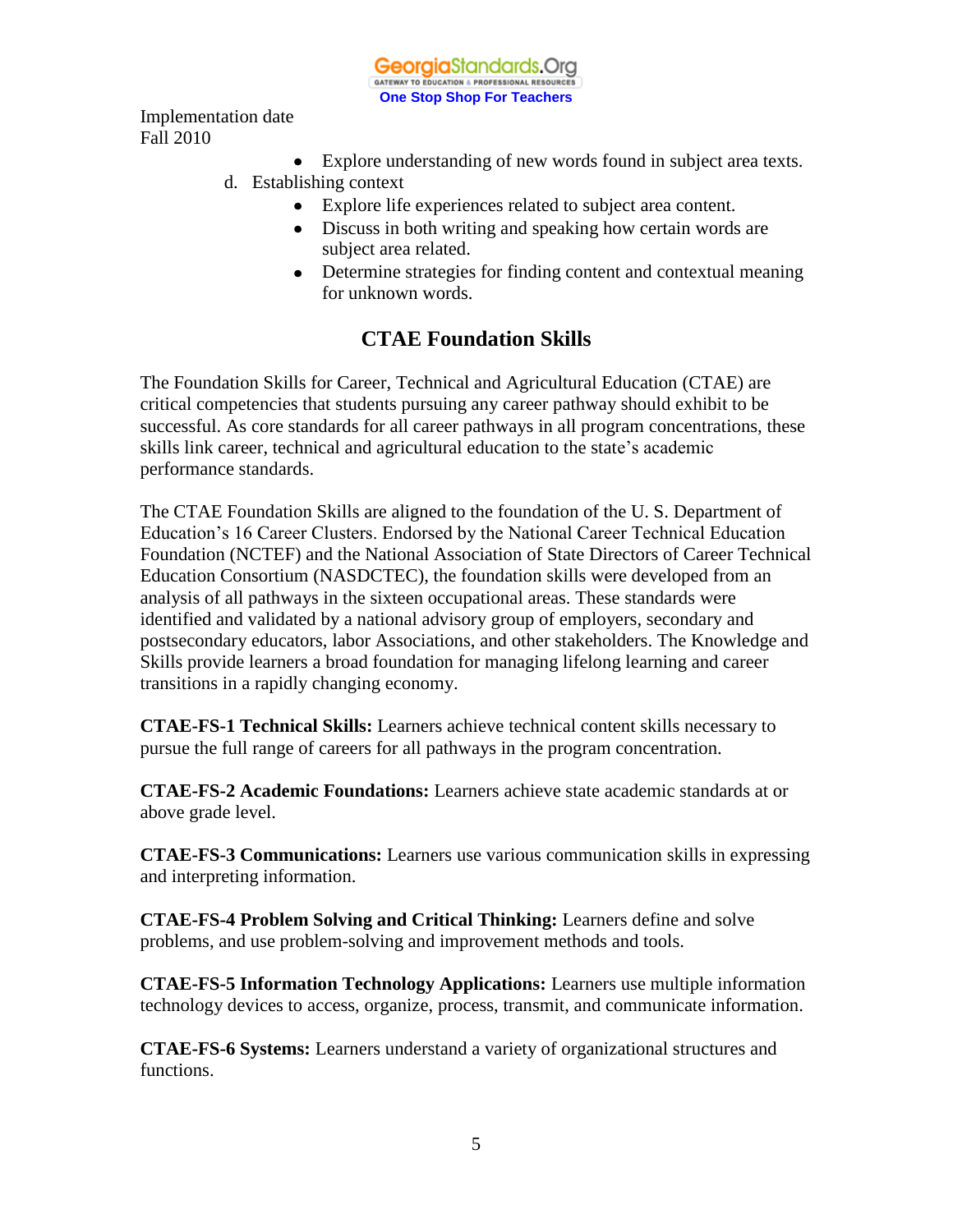

**CTAE-FS-7 Safety, Health and Environment:** Learners employ safety, health and environmental management systems in corporations and comprehend their importance to organizational performance and regulatory compliance.

**CTAE-FS-8 Leadership and Teamwork:** Learners apply leadership and teamwork skills in collaborating with others to accomplish organizational goals and objectives.

**CTAE-FS-9 Ethics and Legal Responsibilities:** Learners commit to work ethics, behavior, and legal responsibilities in the workplace.

**CTAE-FS-10 Career Development:** Learners plan and manage academic-career plans and employment relations.

**CTAE-FS-11 Entrepreneurship:** Learners demonstrate understanding of concepts, processes, and behaviors associated with successful entrepreneurial performance.

# **Social Studies Skills Matrices**

MAP AND GLOBE SKILLS GOAL:

The student will use maps to retrieve social studies information. I: indicates when a skill is introduced in the standards and elements as part of the content D: indicates grade levels where the teacher must develop that skill using the appropriate content M: indicates grade level by which student should achieve mastery, the ability to use the skill in all situations A: indicates grade levels where students will continue to apply and improve mastered skills.

|                                                 | K |   | 2 | 3 | 4 | 5            | 6            |              | 8            | 9- |
|-------------------------------------------------|---|---|---|---|---|--------------|--------------|--------------|--------------|----|
| Map and Globe Skills                            |   |   |   |   |   |              |              |              |              | 12 |
| 1. Use cardinal directions                      | T | M | A | A | A | A            | A            | A            | A            | A  |
| 2. Use intermediate directions                  |   |   | M | A | A | A            | A            | A            | A            | A  |
| 3. Use a letter/number grid system to           |   |   | I | M | A | A            | A            | A            | A            | A  |
| determine location                              |   |   |   |   |   |              |              |              |              |    |
| 4. Compare and contrast the categories of       |   |   | I | M | A | A            | $\mathsf{A}$ | $\mathsf{A}$ | A            | A  |
| natural, cultural, and political features found |   |   |   |   |   |              |              |              |              |    |
| on maps                                         |   |   |   |   |   |              |              |              |              |    |
| 5. Use inch to inch map scale to determine      |   |   | T | M | A | A            | $\mathsf{A}$ | A            | A            | A  |
| distance on maps                                |   |   |   |   |   |              |              |              |              |    |
| 6. Use map key/legend to acquire                |   |   |   | D | M | A            | $\mathsf{A}$ | A            | $\mathsf{A}$ | A  |
| information from historical, physical,          |   |   |   |   |   |              |              |              |              |    |
| political, resource, product, and economic      |   |   |   |   |   |              |              |              |              |    |
| maps                                            |   |   |   |   |   |              |              |              |              |    |
| 7. Use map to explain impact of geography       |   |   | I | D | M | $\mathsf{A}$ | $\mathbf{A}$ | $\mathsf{A}$ | $\mathsf{A}$ | A  |
| on historical and political events              |   |   |   |   |   |              |              |              |              |    |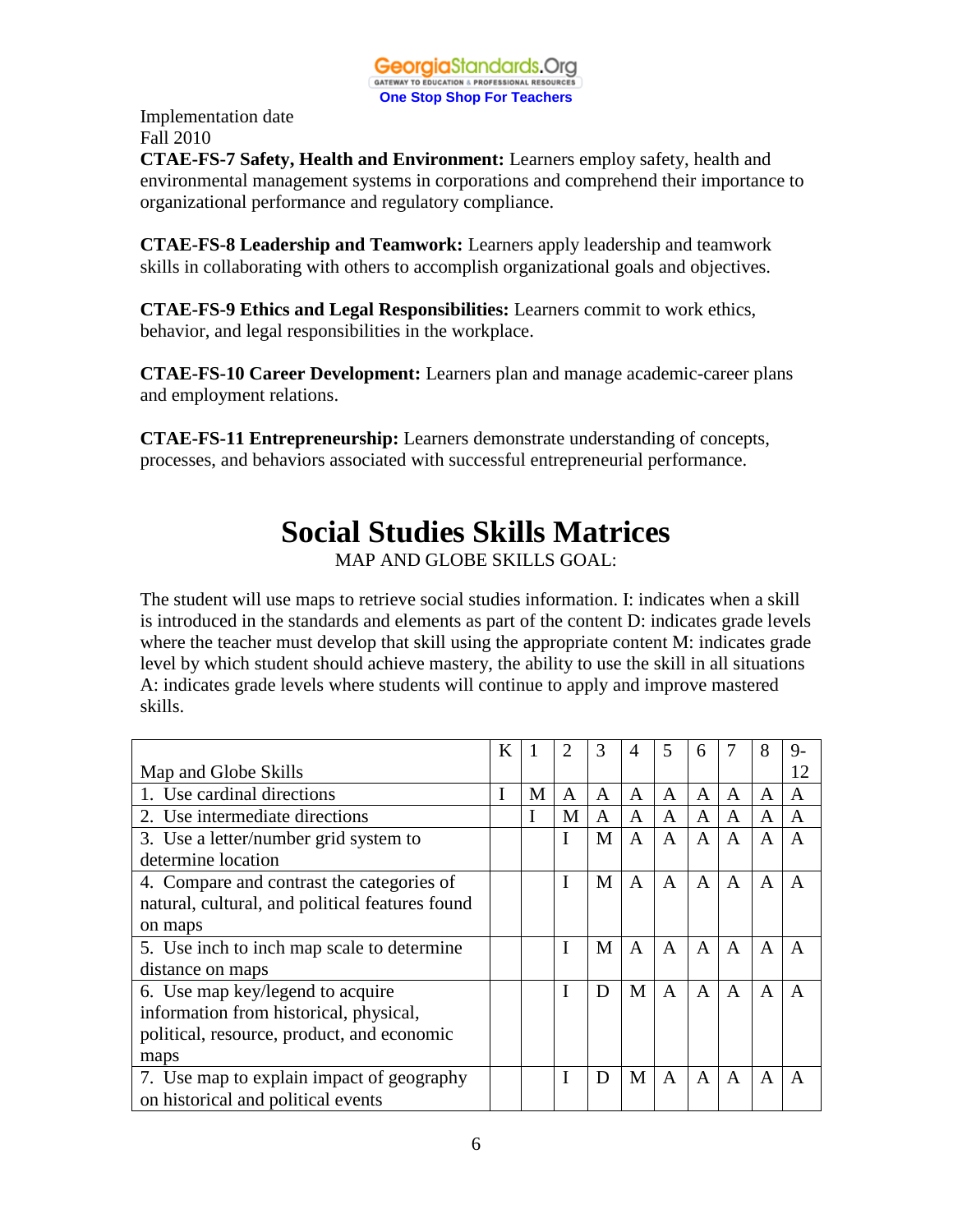

Implementation date

| <b>Fall 2010</b>                              |  |  |   |   |   |   |   |              |
|-----------------------------------------------|--|--|---|---|---|---|---|--------------|
| 8. Draw conclusions and make                  |  |  | М | A | A | A | A |              |
| generalizations based on maps                 |  |  |   |   |   |   |   |              |
| 9. Use latitude and longitude to determine    |  |  |   | D | D | M | A | $\mathsf{A}$ |
| location                                      |  |  |   |   |   |   |   |              |
| 10. Use graphic scales to determine           |  |  |   | M | A | A | A |              |
| distances on maps                             |  |  |   |   |   |   |   |              |
| 11, Compare maps of the same place at         |  |  |   | M | A |   | А |              |
| different points in time and from different   |  |  |   |   |   |   |   |              |
| perspectives to determine changes, identify   |  |  |   |   |   |   |   |              |
| trends, and generalize about human activities |  |  |   |   |   |   |   |              |